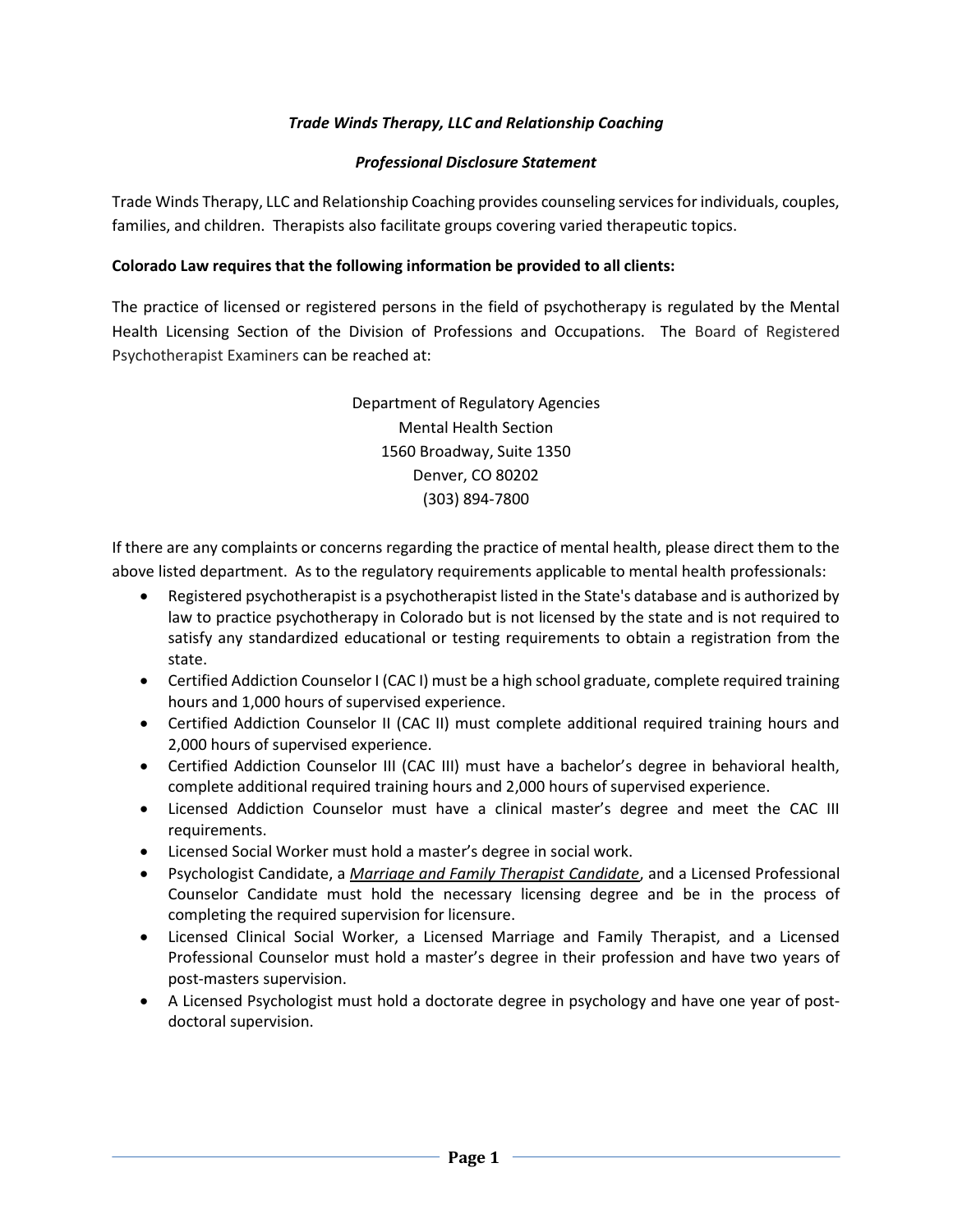#### Client Rights, Confidentiality, and Important Information

Generally speaking, the information provided by and to the client during therapy sessions is legally confidential and cannot be released without the client's consent. There are exceptions to this confidentiality, some of which are listed in section 12-43-218 of the Colorado Revised Statutes, as well as other exceptions in Colorado and Federal law. If a legal exception arises during therapy, if feasible, you will be informed accordingly. The Mental Health Practice Act (CRS 12-43-101, et seq.) is available at: http://www.colorado.gov/dora/Marriage\_Family\_Therapy. Information disclosed to a licensed marriage and family therapist, a licensed social worker, a licensed professional counselor, a licensed psychologist, or an unlicensed psychotherapist is privileged communication and cannot be disclosed in any court of competent jurisdiction in the State of Colorado without the consent of the person to whom the testimony sought relates. There are exceptions to the general rule of legal confidentiality which include:

- 1. I am required to report any suspected incident of child or elder abuse or neglect to law enforcement.
- 2. I am required to report any threat of imminent physical harm by a client to law enforcement and to the person(s) threatened.
- 3. I am required to initiate a mental health evaluation of a client who is imminently dangerous to self or to others, or who is gravely disabled, as a result of a mental disorder.
- 4. I am required to report any suspected threat to national security to federal officials
- 5. I may be required by Court Order to disclose treatment information.

These exceptions are listed in the Colorado statutes (C.R.S. 12-43-218). You should be aware that provisions concerning disclosure of confidential communications shall not apply to any delinquency or criminal proceedings, except as provided in section 13-90-107 C.R.S. There are exceptions that I will identify to you as the situations arise during therapy.

You should be aware that confidentiality cannot be assured for electronic communications like cell phones, texts, e-message services, emails, and fax. You cannot hold your therapist responsible or liable for breach of confidentiality if you choose to communicate by these means. You also give permission for such electronic communications to take place in consultation with your therapist.

Though social media platforms such as Facebook, LinkedIn, Meetup, and the like are popular forms of communication, you agree not to communicate with your therapist via these means. Communication should take place by phone call, text, email, or in person. Additionally, your therapist will not reach out by social media for communication or connection. You may choose to follow the business pages on any social media platforms, but no personal page connections will be made.

In addition, to assure the quality of your care, I will regularly consult with individual and group supervisors regarding your treatment. My supervisors are bound by the legal confidentiality standards described above concerning the information you disclose in therapy. If I consult with colleagues or field experts regarding issues pertinent to your therapy, your circumstances will be generalized and all identifying information will be concealed.

I have read and understand confidentiality as it applies. The contract of the Client Initials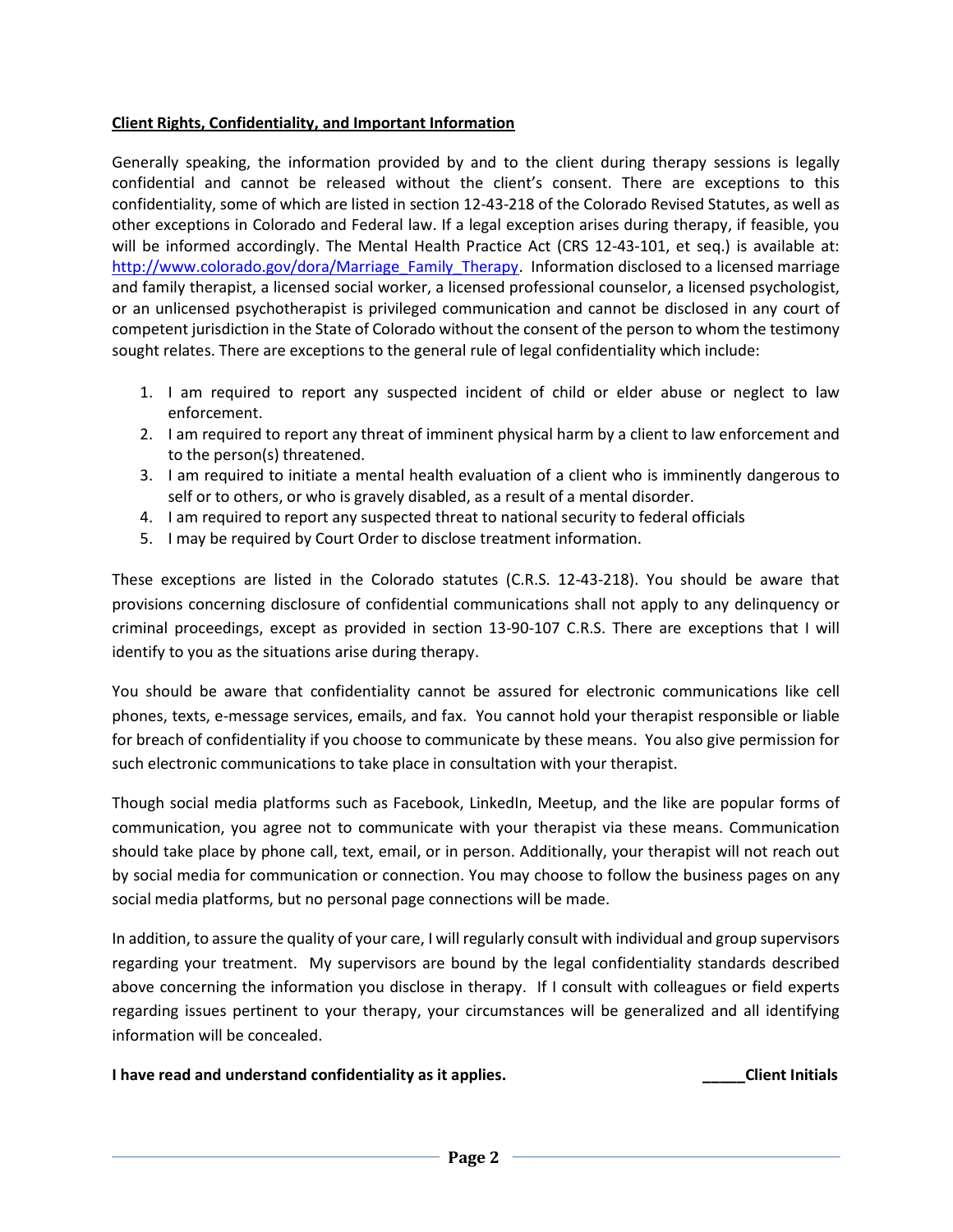Under Colorado law C.R.S. 14-10-123.8, parents have the right to access mental health treatment information concerning their minor children, unless the court has restricted access to such information. If you request treatment information from me, I may provide you with a treatment summary, in compliance with Colorado law and HIPAA Standards. If you are involved in divorce or custody litigation, my role as a therapist is not to make recommendations to the court concerning custody or parenting issues. By signing this Disclosure Statement, you agree not to subpoena me to court for testimony or for disclosure of treatment information in such litigation; and you agree not to request that I write any reports to the court or to your attorney, making recommendations concerning custody. The court can appoint professionals, who have no prior relationship with family members, to conduct an investigation or evaluation and to make recommendations to the court concerning parental responsibilities or parenting time in the best interests of the family's children.

Records include identifying information, dates of sessions, an initial assessment, treatment plan(s), and any consultations or collateral contacts made. Your records will be stored safely with attention to your privacy. They can only be released with your written permission and direction. I may sometimes summarize the content related to the request rather than release the entire record. You will not be given a photocopy of your record, but you will be granted reasonable access. If you choose to read your record, it is my policy to be present in order to respond to any questions or confusion you may have.

In a professional relationship (such as ours), sexual intimacy is never appropriate and should be reported to the Department of Regulatory Agencies, Mental Health Section (contact information on first page).

You are entitled to receive information from your therapist about the methods of therapy, the techniques used, the duration of your therapy (if known), and the fee structure. Please ask if you would like to receive this information. You can seek a second opinion from another therapist or terminate therapy at any time.

# Payment, Cancellation, Insurance, Services, and Other Policies

The fee for psychotherapy services is \$120.00 for 50 minutes and \$180.00 for 90 minutes. If you require financial assistance, the cost is determined by combined household income and assigned a sliding scale fee. Please ask for more details about this offer as spaces are limited for sliding scale clients. Payment is due at the time of service either by cash, check, or credit card. Penalties may incur for late payments or non-payments. If your bill is unpaid for 90 days or more, I reserve the right to contact a collections agency for any overdue payments. If you are unable to pay for any reason, please inform me before your session.

# Your fee until further negotiated is \_\_\_\_\_\_\_\_\_\_\_\_\_\_\_\_\_ per session. \_\_\_\_\_\_\_\_\_\_\_\_\_\_Client Initials

Please give me at least 24 hours notice if you must cancel your scheduled appointment. If you find that you are unable to keep your appointment within that 24-hour time frame, you will be charged the full negotiated amount agreed upon above. You will be charged if you miss an appointment without notifying me, cancel with less than 24 hours notice, or habitually cancel. Because of the nature of counseling and others' needs for services, repeated cancellations may terminate the therapeutic relationship.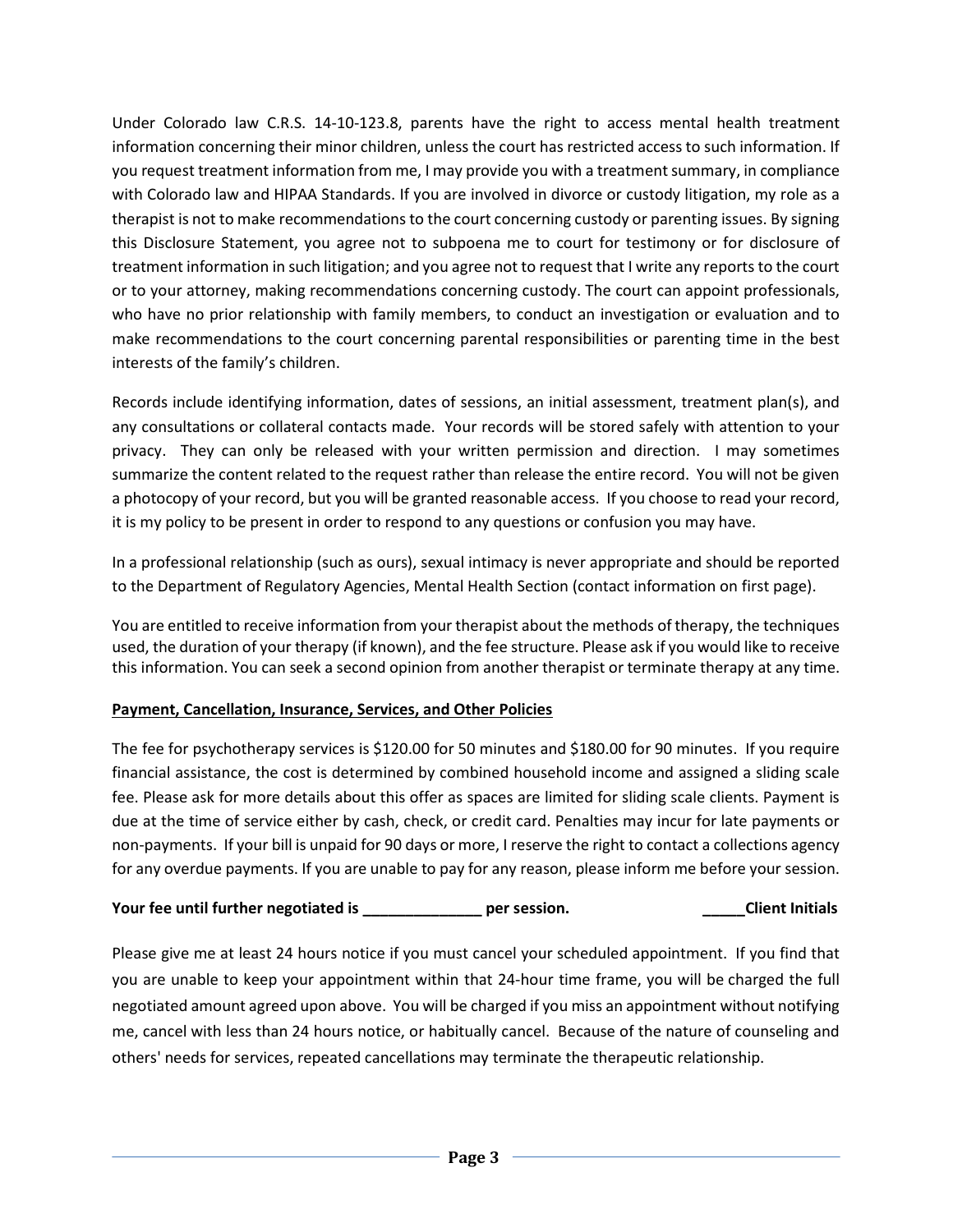At this time, I do not accept insurance, however, you may be able to be reimbursed by your insurance company. Please contact your provider directly to inquire about their terms and policies.

Every effort will be made to return calls and/or emails within a 24-hour period, unless otherwise stated. I will attempt to check my messages during my days off but no guarantee will be made to call you within the 24 hours. I will however contact you on my next business day. No emergency services are available at Trade Winds Therapy, LLC and Relationship Coaching. In case of a mental health emergency, contact 911 or the 24-hour crisis line at 1-800-273-8255 or visit your nearest emergency room. An emergency phone list is available for additional resources on my website or in my office. Once you have either called an emergency number or gone to the emergency room, please leave me a voicemail indicating you have done so.

Termination will usually be agreed upon mutually, however, you are free to terminate at any time. In rare instances, it may be in my best clinical judgment to terminate services despite your wish to continue. These instances can include: treatment goals have been met, a need for special services outside the area of my competency, and/or a failure to meet the terms of our fee agreement. Should this occur, the reason for termination will be discussed with you, and you will be helped to make different plans for yourself, including a referral to more appropriate resources.

Upon entering the therapy room, I ask that you turn off anything that rings, beeps, buzzes, etc. You are expected to turn off all electronics and make necessary arrangements so you will not need to be disturbed during our appointment. As far as other distractions, I do not allow children in the therapy room unless explicitly for child or family therapy services. For individual adults, adolescents, and couples, please make arrangements for childcare prior to our appointments. The same goes for animals unless documentation can verify the animal is for service purposes.

If you have any questions or would like additional information, please feel free to ask.

## Credentials, Education, Degrees, Certifications, and Associations for Christie Sears Thompson

- Bachelor of Arts from Sweet Briar College
- Master of Arts from Regis University
- Colorado Marriage and Family Therapist Candidate (#MFTC.0013532)
- Trained in Level 1 Containment and Autonomic Regulation (CAR) Therapy from the Love and Trauma Center in Denver, Colorado
- Trained in Level 1 Gottman couples therapy methods from the Gottman Institute
- Trained in Level 1 Christian mind-body techniques through the Splankna Therapy Institute
- Trained in Dialectical Behavior Therapy (DBT) from the Noeticus Training Institute
- Trained and certified in Prepare/Enrich couples therapy methods
- Member of the American Association for Marriage and Family Therapy (AAMFT)
- Member of the Association for Play Therapy (APT)
- Member of the Chi Sigma Iota Counseling Honor Society (Rho Upsilon Chi Chapter)